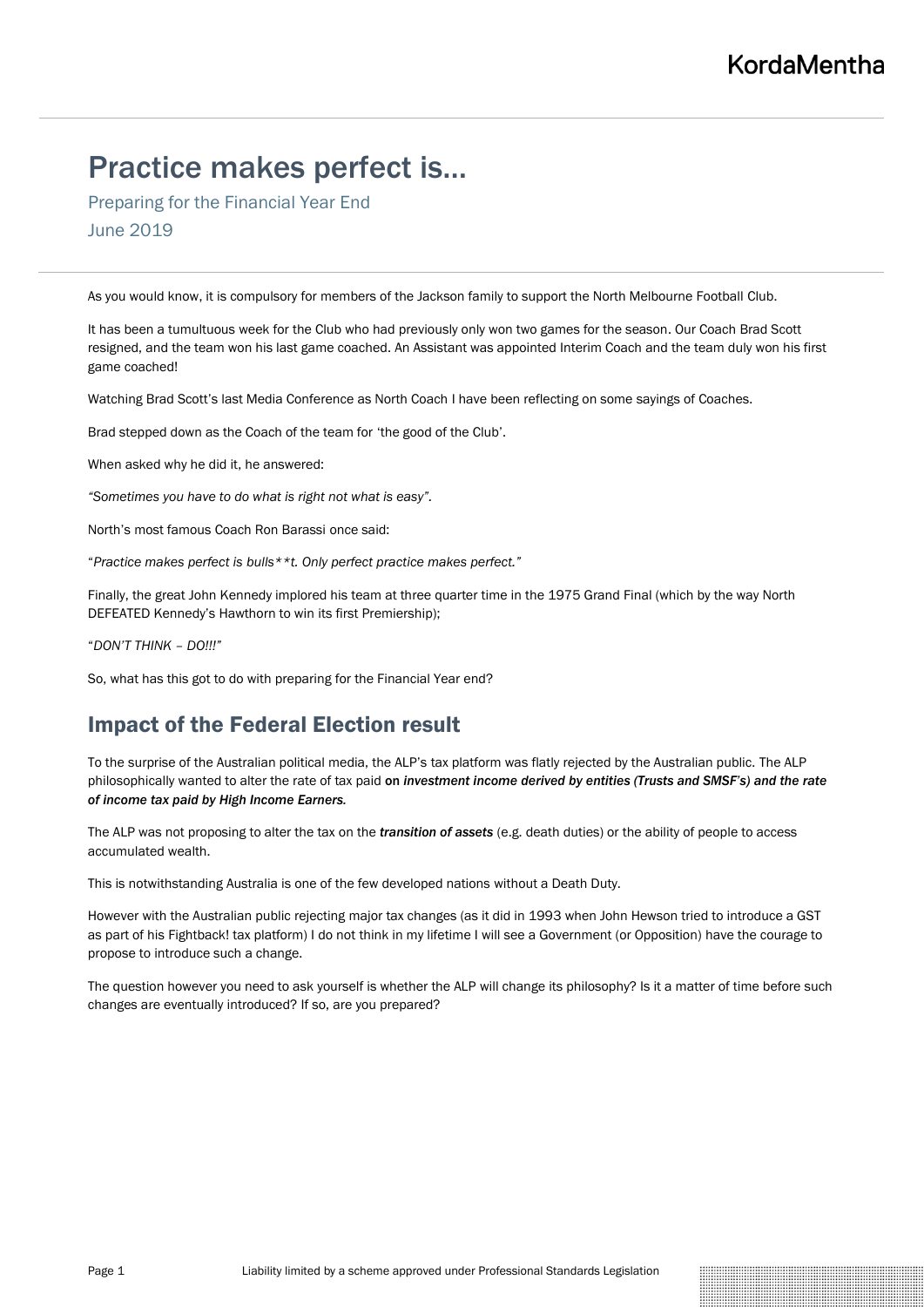# Coach's message One: Don't think – Do!!

I have been consistent with my message to clients over the years:

- 1. You need to be ultimately responsible for your own personal financial management strategy creation and implementation.
- 2. You need a team of quality Advisors who can proactively help you with changes in the tax and financial landscape to help with this process.
- 3. You need to ensure your personal financial management strategy takes into account the different phases of your financial life, and
- 4. You must continually look to simplify your financial structure.

I have been working recently with a number of clients updating their strategies with great success. It certainly creates a feeling of peace of mind for both of us.

So, as we travel towards 30 June 2019 make sure your personal financial strategy is up to date.

Don't just think – DO!!

# Coach's message Two: Practice Makes perfect is bulls\*\*t – only perfect practice makes perfect

### Short Term Management Issues pre 30 June 2019

You and your Taxation Compliance Advisor need to be on top of your year end taxation compliance matters.

Here is a quick checklist of matters to be abreast of:

#### **Superannuation**

- 1. If you are in Pension mode have you paid your minimum pension for the Financial Year?
- 2. Is it possible and advantageous for you to make further concessional and/or non-concessional contributions to your SMSF for the 30 June 2019 year?
- 3. Have you classified the 30 June 2019 cash withdrawals from your SMSF appropriately to minimise the tax payable by your successors on your passing? This is especially important if you have withdrawn more than the minimum pension amount form your Fund in the current Financial Year.
- 4. Have you reviewed your realised capital gains position to see if I need to realise some capital losses in the SMSF prior to 30 June 2019?

#### Trust Compliance

1. Do you know what the optimal distribution is from your Trust for the 30 June 2019 year? Has this been documented?

#### Company Compliance

- 1. Should your company pay a dividend for the 30 June 2019 year? If so, how much?
- 2. Does your Company have a minimum interest and principal repayment obligation with respect to non-arms' length transactions for the 30 June 2019 year?

#### Cashflow Management

Have you worked out the optimal sources of cash to be withdrawn from entities within your Group for the 2019/2020 year? This may not only have an impact on your current period tax profile but impact the tax payable by your successors on your passing.